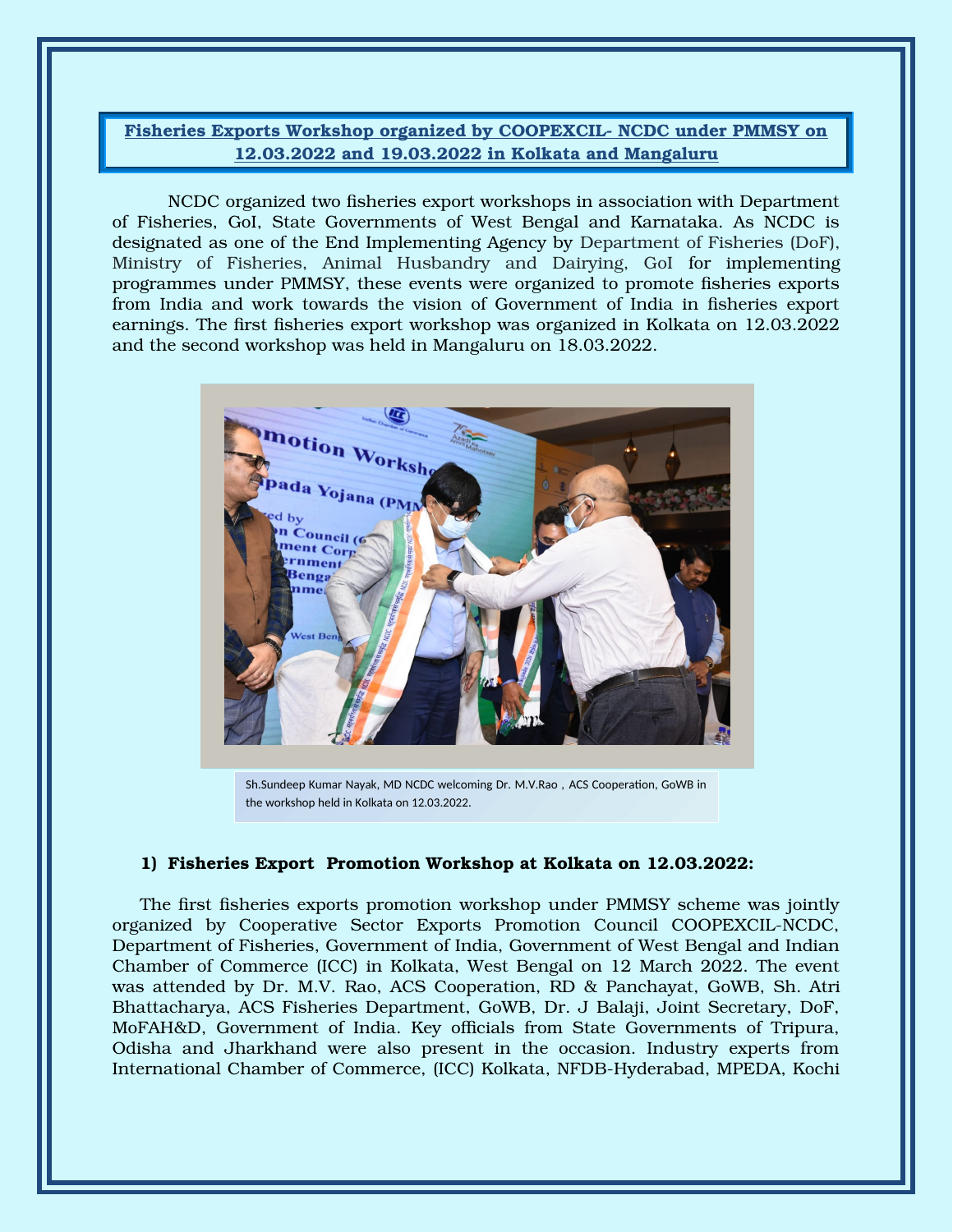and scientists from research institutes like CIFE-Mumbai and CIFRI-Kolkata also participated in the event.

The programme is an effort to bring stakeholders of fishery supply chain on one platform and brainstorm the possibilities towards mitigating the challenges / issues faced by the Indian fisheries sector to promote export through quality enhancement across the value chain. At the same time, the workshop focused in identifying the bottlenecks, brand development, leveraging networks & market intelligence, joint ventures, encouraging vertical & horizontal expansion in aquaculture, introduction of new technologies, exchange of best practices etc.

Perspectives and concerns of government and industry (including cooperatives) were deliberated upon under thematic discussions on topics of "Seafood exports", "Infrastructure support for export promotion", "Ornamental fisheries export" and "Quality and standardization issues for exports". The discussions were summarized by Sh. Rajeev Ranjan, Senior Adviser, NCDC and former Secretary (Fisheries),MoFAH &D, Government of India.



ion Council (COOI opment Corporati overnment of In est Bengal **Commerce** 

Ikata, West Bengal - 700156



I Registration counter of the fisheries export workshop in Kolkata held on v 12.03.2022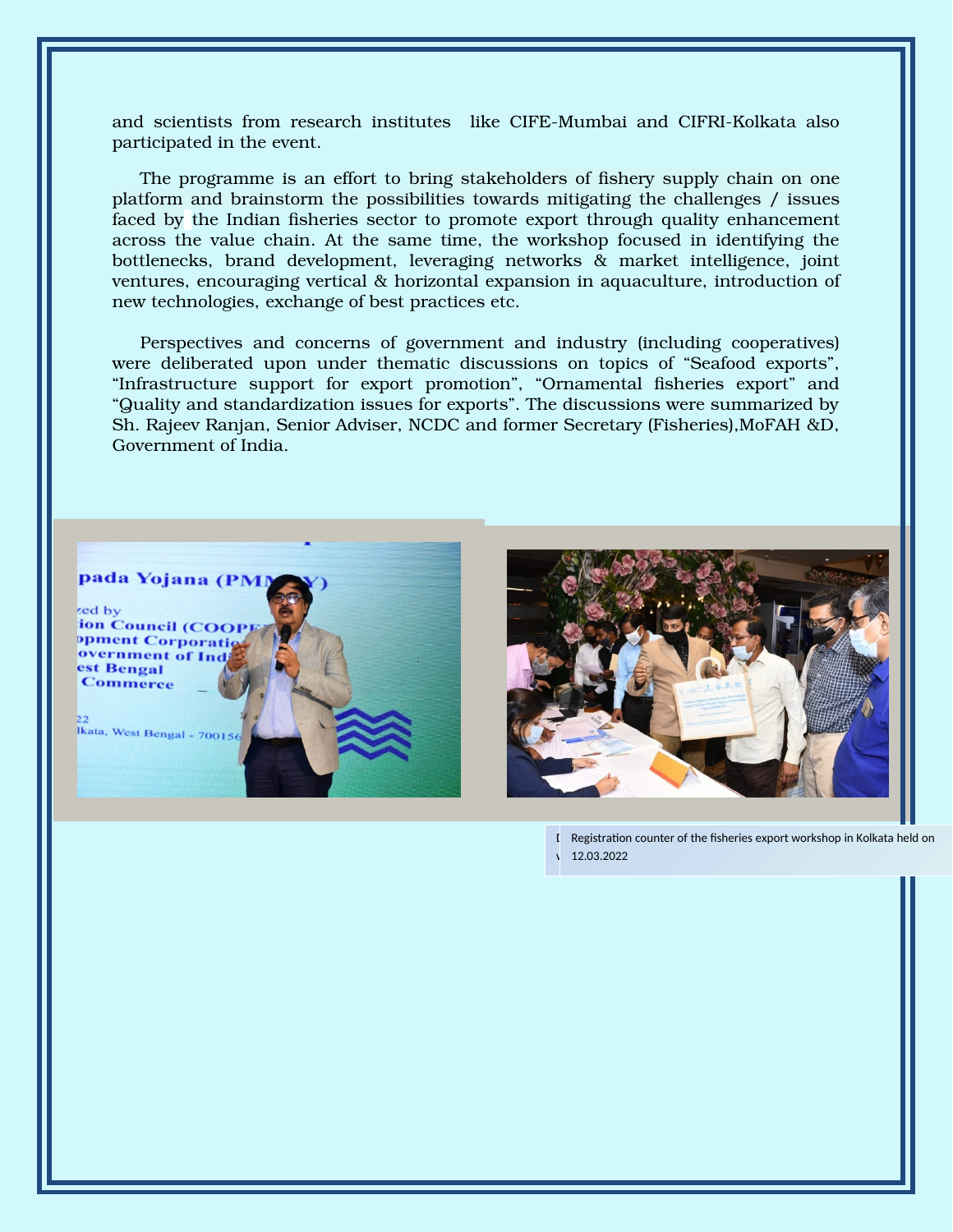## 2) Fisheries Export Promotion Workshop at Mangaluru on 18.03.2022: